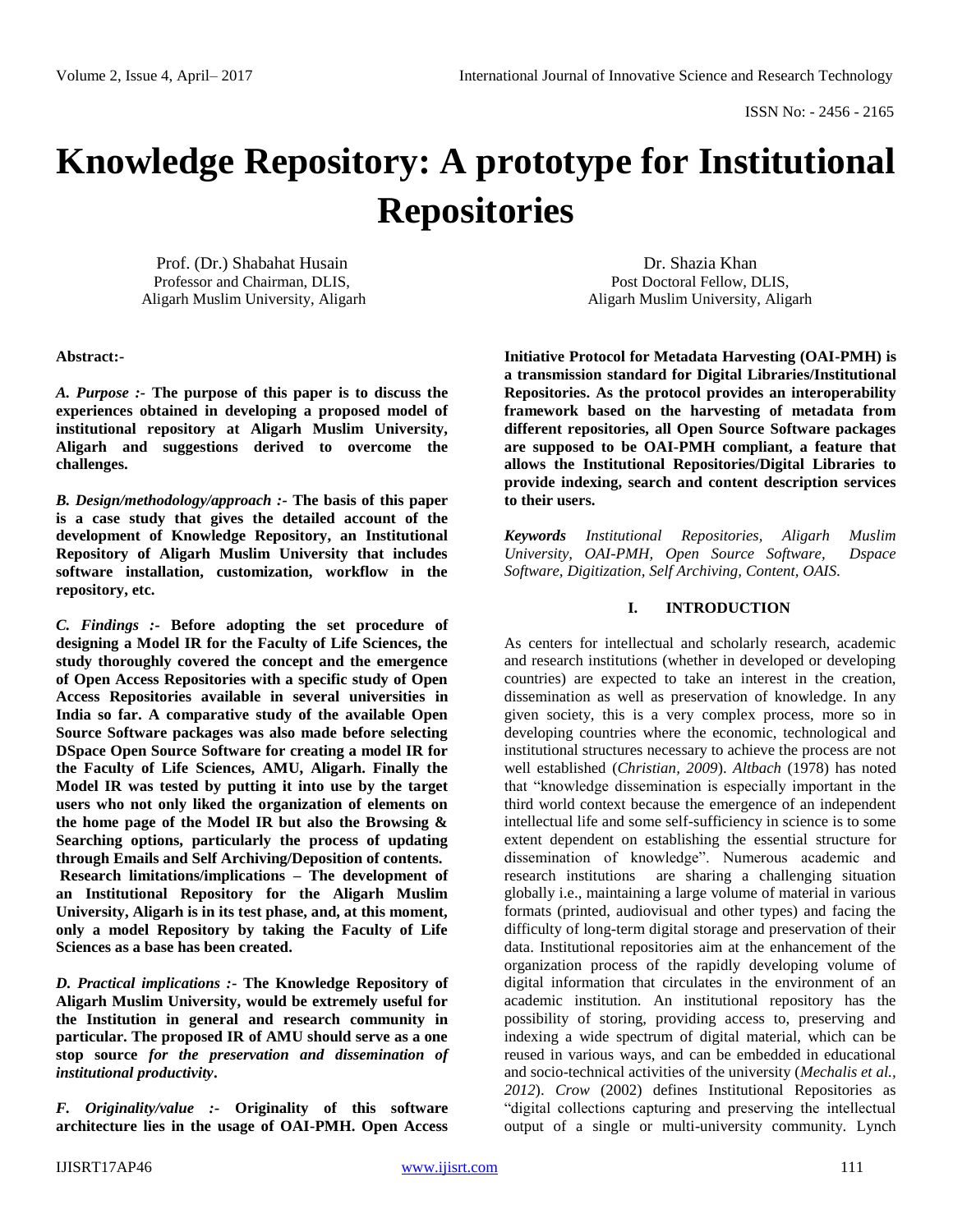(2003) described IR as "a set of services that a university offers to the members of its community for the management and dissemination of digital materials created by the institution and its community members". Institutional repositories make possible wide dissemination of research outputs by the means of the internet. The growth of open access institutional repositories has been very remarkable in many developed countries (*Christian, 2008*). However, academic and research institutions in developing countries like India are still combating to be victorious over many challenging issues in effort to make their research outputs openly accessible by means of institutional repositories to the world wide audiences. Also Establishment of institutional repository especially in developing countries ensures that their national research becomes and contributes on an equal footing to the global knowledge pool (*Anuradha, 2013*). In the present era, one can't ignore the verity, about the importance of institutional repositories and their role in cooperating to academic excellence. So giving the precedence to the same; the present study has been designed to develop a proposed model of Institutional Repository that may be adopted as building block in all universities in general and in Aligarh Muslim University in particular.

# **II. OBJECTIVES OF THE PRESENT STUDY**

The key objectives of the present study are:-

- To elaborate the skills and experiences in establishing an institutional repository at Aligarh Muslim University, Aligarh
- To enhance the visibility of the intellectual property and prestige of the institution to the outside world through IR.
- To discuss some key issues and challenges relating to the development of an institutional repository.
- To encourage other universities in developing institutional repository by highlighting the benefits of it in a university.

# **III. METHODOLOGY USED TO DEVELOP THE MODEL IR**

The present study is based on pragmatic approach**.** Software is the essential part in developing and establishing Institutional Repositories. There are number of Software (Open Source & Commercial) packages available having diverse characteristics. To choose the best one according to the requirements, a comparative study of the available Open Source Software meant for developing OAR has been done while developing a proposed Model of Institutional Repository. Therefore, Dspace was selected, downloaded and installed, followed by metadata encoding and uploading of the collected material under the given circumstances. To populate the Repository, documents/publications were collected

personally by approaching each and every Faculty member/Research scholar of the Faculty of Life Sciences, Aligarh Muslim University, Aligarh. The data collected from the scholars may be in two forms i.e. born digital (pdf) form and in print form. The born digital data was used 'as it is', to carry out the study. For archiving the print material, the 'Digitization' technique has to be applied and then the files are to be created in PDF (Portable Document Format) format.

## **IV. CONTENT IN THE PROPOSED IR**

The Proposed Model of IR provides access to full text journal articles, abstracts, conference publications, abstract of theses, chapters in books, etc. and grey literature produced by the Faculty Members as well as Research Scholars.

## **V. SYSTEM REQUIREMENT FOR THE DESIGN AND DEVELOPMENT OF THE MODEL IR**

The details of the System requirements and software versions used in developing a repository model are given as under:

*A. Hardware:-* To develop a repository, a high configuration server or host machine is desirable. Taking this into account all the factors, the system was used with following configuration I3-2100 CPU 3.10 GHz and Installed memory (RAM) 2.00 GB (1.70 GB usable), Hard Disk memory 500 GB.

*B. Operating system:-* Windows 7 OS was adopted to build up the repository.

*C. Software:-* Software is a vital part of a repository. For the present model, DSpace open Source software has been selected, because of its unique characteristics such as longterm physical storage and management of digital items in a safe, sound and proficiently managed repository. Besides, it has standard operating procedures such as backup, mirroring, refreshing media and disaster recovery.

## *D. Supporting Software Packages*

- **Java JDK** jdk-6u35-windows-i586 **Apache Ant** apache-ant-1.9.2 • **Apache Maven** apache-maven-3.1.1 **Apache Tomcat** apache-tomcat-6.0.37
- **PostgreSQL** postgresql-9.3.1-1 windows

# **VI. DESIGNING MODEL IR: THE PROCEDURE ADOPTED**

The whole procedure has been divided into different sections and phases for designing and developing the model repository of Aligarh Muslim University. These are discussed as below:-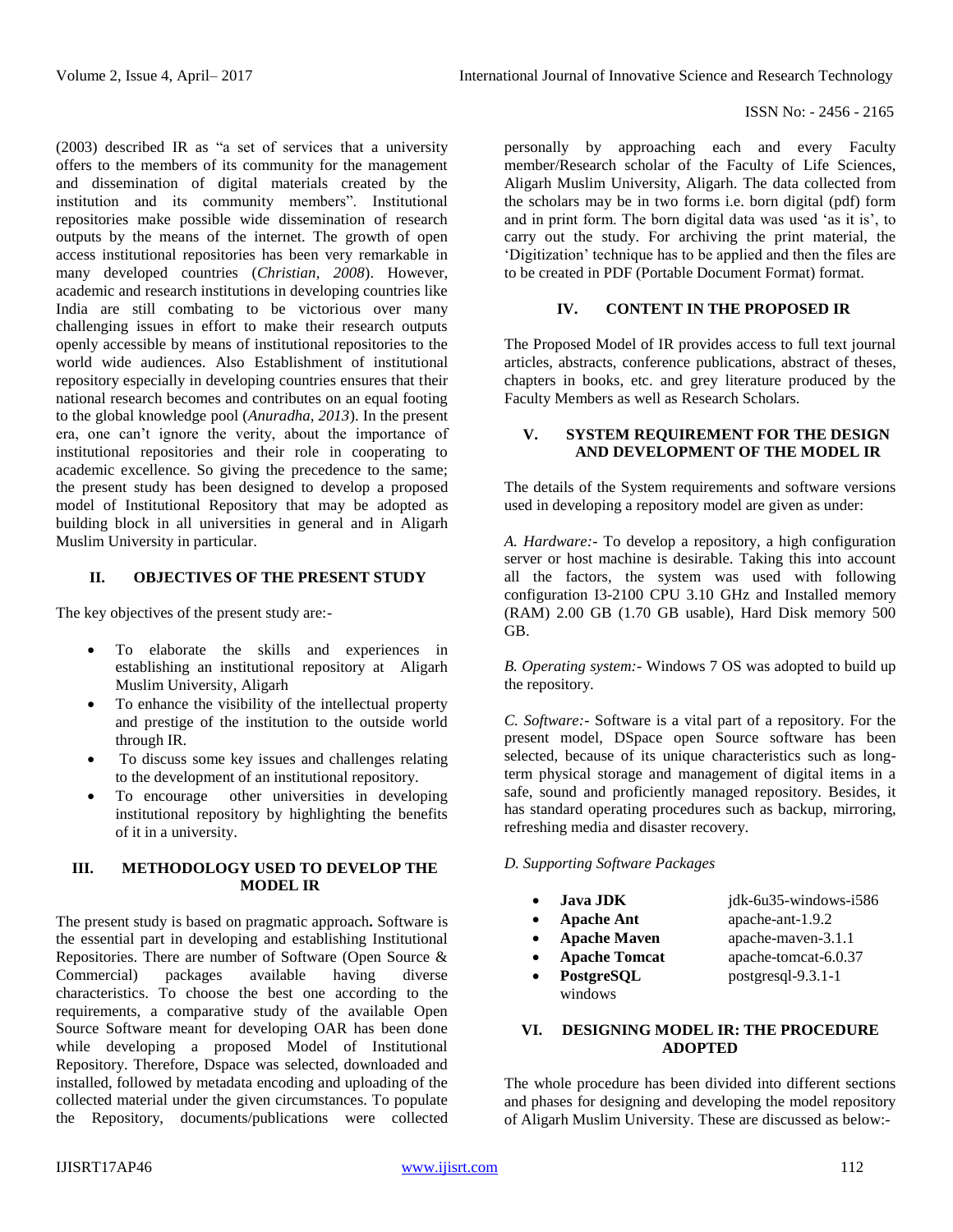Volume 2, Issue 4, April– 2017 **International Journal of Innovative Science and Research Technology** 

ISSN No: - 2456 - 2165

#### *A. First phase*

In the first phase of the repository development the following procedure has been adopted.

- DSpace (DSpace-3.2-src-release) open source software was installed as per the instructions provided on the DSpace site.
- To complete the installation procedure, supporting software packages such as PostgreSQL, Ant, Maven, Apache Tomcat and Java JDK, were downloaded from their source sites.
- To get the software to perform functions as per the requirements of the repository, certain changes have been done in the installed package.

*Workflow for the Repository Development*

The workflow of the repository is divided into the following sections which are described as below:

#### *Organizational Structure of the Repository*

The organizational structure of the proposed AMU Repository system is described here as under:

There is a top level community i.e. Faculty of Life Sciences divided into sub community i.e. the Department of studies; which is further divided into other sub communities i.e. Name of each 'Department of studies', which are further subdivided into two, Faculty publications and Theses& Dissertations, which are finally divided into collections. The organizational structure has been illustrated in the figure 1.



Figure 1: Organizational structure of the Model IR

According to *Hemmingway and Gough* (1998), "the functionality of a system cannot be considered distinct from the representation of information to its users". Processed data acquires their full meanings only when communicated to users as messages in their own languages and programs and the user interface are fundamentally associated (*Witten et al.*, *2005*). In alliance with this view, the dspace software has been customized included processes varying from the localization of the GUI and the preliminary texts in the homepages, to logo icons and the selection of colours in the homepage. An additional challenge concerning the representation of the information was related to the Semantics/Registry of the metadata. To make entry for 'Theses and Dissertations' clear and easy, one field of 'Guide' is added (Fig:2& 3).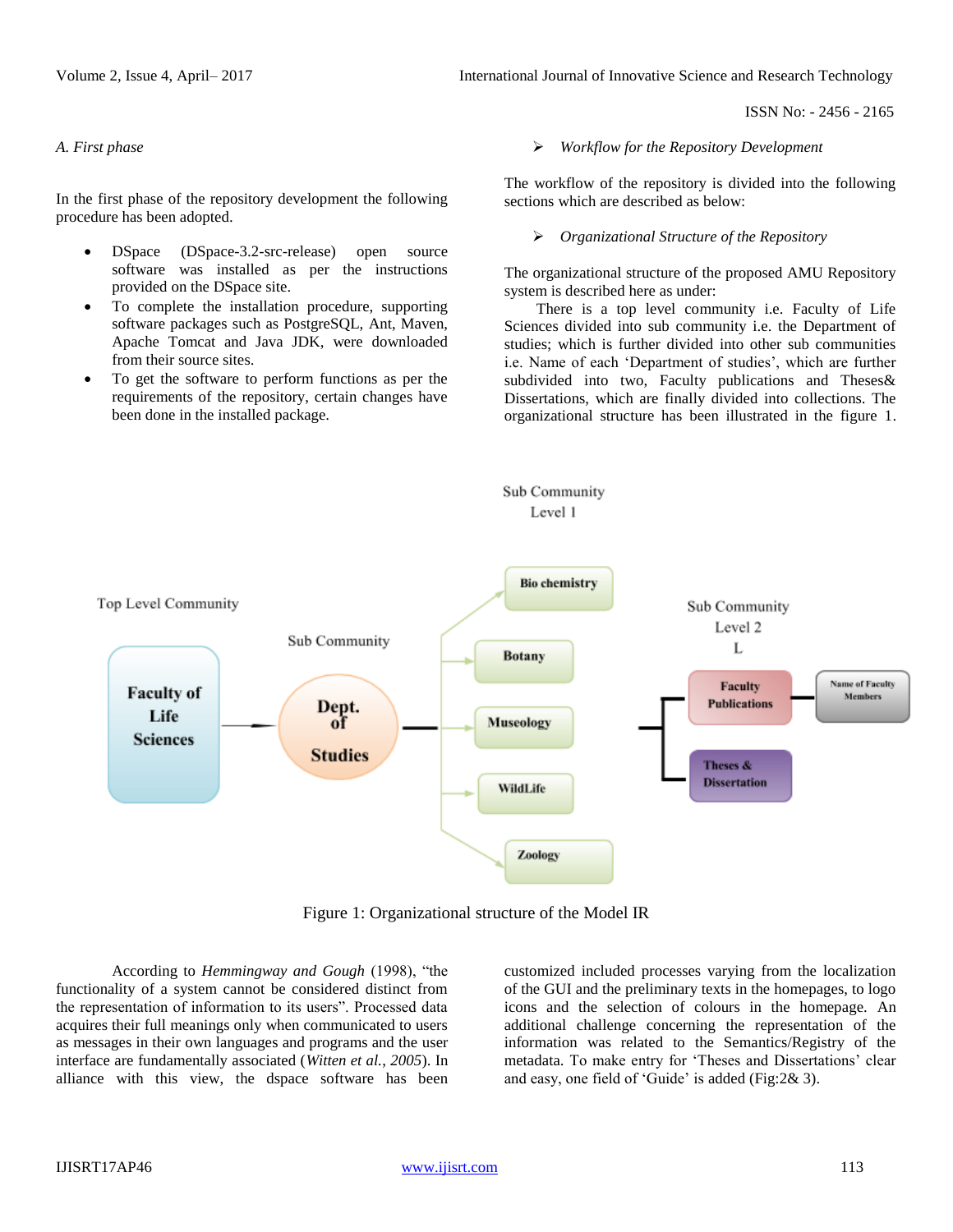

Figure 2: Knowledge Repository of AMU

|                                                                                                                                | <b>ALIGARH MUSLIM</b><br>UNIVERSITY                                                                                                                                                                                                                   | <b>KNOWLEDGE REPOSITORY</b><br>an institutional repository of academic output |                          |
|--------------------------------------------------------------------------------------------------------------------------------|-------------------------------------------------------------------------------------------------------------------------------------------------------------------------------------------------------------------------------------------------------|-------------------------------------------------------------------------------|--------------------------|
| <b>Simple Search</b><br>Go<br><b>Advanced Search</b><br>Home                                                                   | $Home$ $>$<br>1. Faculty of Life Sciences ><br>Biochemistry ><br><b>Browsing "Theses &amp; Dissertations" by Title</b>                                                                                                                                |                                                                               |                          |
| <b>Browse:</b><br>Department of Studies<br>Year of Publication<br>Faculty Members/Guides/Authors<br>> Title<br><b>Keywords</b> | Jump to: 0-9 A B C D E E G H I J K L M N O P Q R S T U V W X Y Z<br>or enter first few letters:<br>Sort by: title<br>Showing results 1 to 14 of 14                                                                                                    | Go!<br>T In order: Ascending T Results/Page 20 T Authors/Record: All T Update |                          |
| <b>Register For:</b>                                                                                                           | Year of<br><b>Title</b><br>Publication                                                                                                                                                                                                                | Author(s)                                                                     | Guide                    |
| <b>Email</b><br>updates                                                                                                        | Alternatively splices isoforms of cAMP- dependent<br>20-Nov-2013 protein Kinase catalytic and regulatory subunits from Bandi, A.R.<br>mouse genome                                                                                                    |                                                                               | Tabish, M.               |
| Sign In/<br>Add Your<br>Publications                                                                                           | <b>Biochemical Studies on Markers of Oxidative Streaa</b><br>20-Nov-2013 and Antioxidants in Patients with Obstructive Airway Ahmad, A.<br><b>Diseases</b>                                                                                            |                                                                               | Husain, O.               |
| authorized users<br><b>Edit Profile</b>                                                                                        | <b>Biochemical Studies on the effect of Stress: DMBA-</b><br>20-Nov-2013<br><b>TPA induced carcinogenesis</b>                                                                                                                                         | Suhail, N.                                                                    | Banu, N.                 |
| Help                                                                                                                           | <b>Chromosome I of Caenorhabditis elegans: Genomic</b><br>20-Nov-2013<br>Sequence analysis and Alternative Splicing<br><b>Identification of Alternately Spliced Isoforms of</b><br>20-Nov-2013<br><b>Neurotransmitter Receptors From Mouse Genome</b> | Kashyap, L.<br>Azim, S.                                                       | Hadi, S.M.<br>Tabish, M. |

Figure 3: Modified Metadata Registry (Guide column)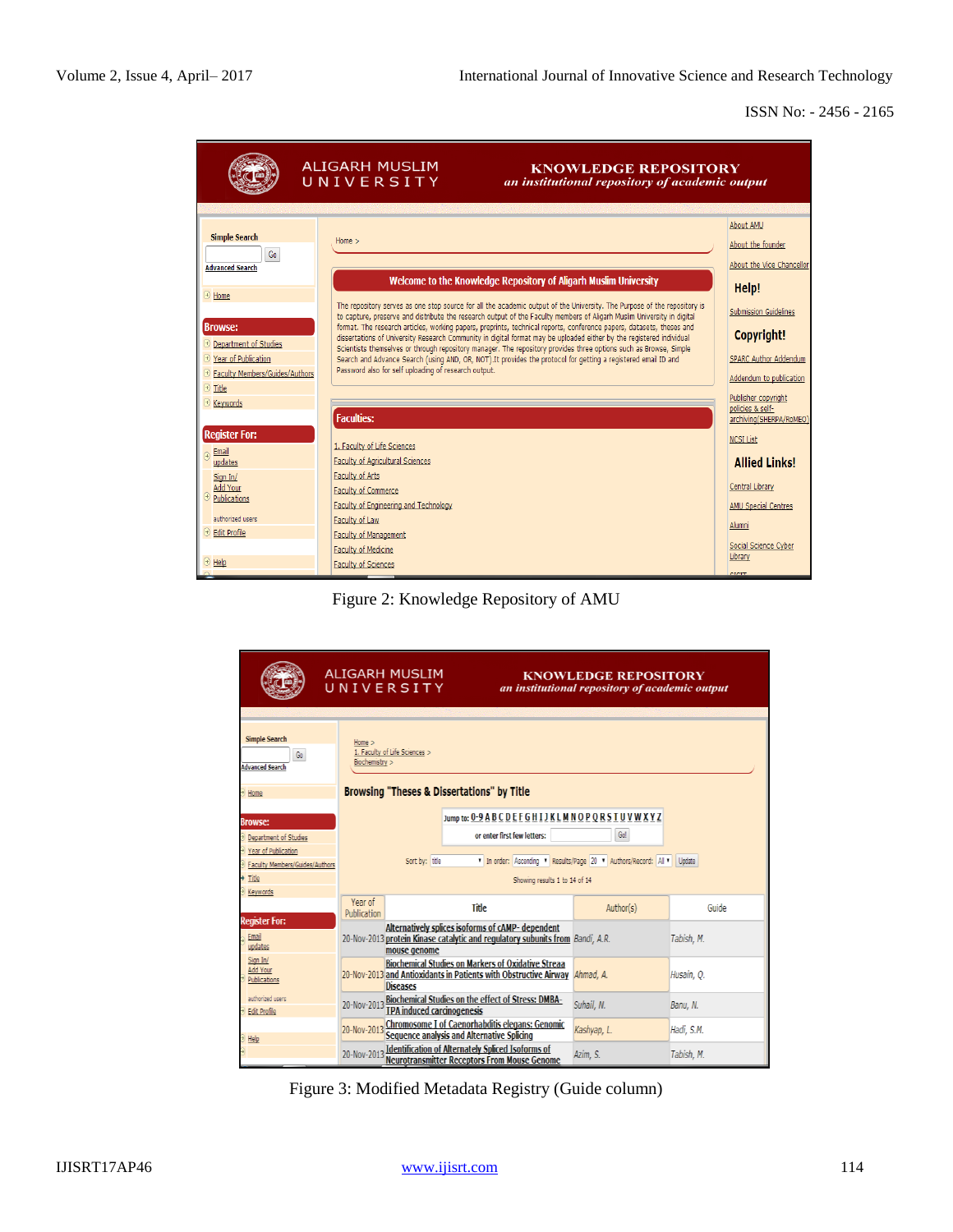#### *B. Second phase*

The second phase is concerned with the storing and indexing of the Faculty Publications and the creation of Metadata.

#### *Protocol for Uploading of Contents*

In the process of development of repository, two different methods are used to create metadata and uploading of contents

into the repository. Although the purpose of the present repository is to make the researchers self-reliant in uploading his/her research material, the same can also be done through the Repository administrator. The whole submission process is divided into seven steps that are represented by seven oval shaped buttons as shown in figure 4. The first three steps are used to describe an item, submitting in the repository while the remaining four steps are used for verification, License and uploading.

|                                                                                        | ALIGARH MUSLIM<br>UNIVERSITY |                                    | <b>KNOWLEDGE REPOSITORY</b><br>an institutional repository of academic output |                     |
|----------------------------------------------------------------------------------------|------------------------------|------------------------------------|-------------------------------------------------------------------------------|---------------------|
|                                                                                        | <b>Describe</b>              | <b>Describe</b><br><b>Describe</b> | Upload<br>Verify<br>License                                                   | Complete            |
| <b>Submit: Describe this Item</b>                                                      |                              |                                    |                                                                               |                     |
| Please check the boxes next to the statements that apply to this submission. More Help |                              |                                    |                                                                               |                     |
|                                                                                        |                              |                                    | The item has more than one title, e.g. a translated title                     |                     |
|                                                                                        |                              |                                    | The item has been published or publicly distributed before                    |                     |
|                                                                                        |                              |                                    | The item consists of more than one file                                       |                     |
|                                                                                        |                              |                                    |                                                                               |                     |
|                                                                                        |                              |                                    |                                                                               | Cancel/Save<br>Next |
|                                                                                        |                              |                                    |                                                                               |                     |
|                                                                                        |                              |                                    | Aligarh Muslim University Copyright @ 2013-2015 AMU - Feedback                |                     |

Figure 4: Uploading Process in IR

- *Deposition of Content***:** This may be done by the methods described as below:-
- 1. Self Deposition/Archiving
- 2. Repository Administrator
- **Self Deposition/Archiving**: The repository has the provision of self Archiving/Deposition of contents by the registered users in requested collection(s). For this purpose, a user has to get himself/herself registered into the repository and may request the repository manager via email, to assign the requested collection(s) for self-uploading of the contents. Once the user gets the email and password, he/she can deposit his/her content into the repository himself/herself by following seven steps process as described under the heading **'Protocol for uploading of Contents'.**
- As soon as the content(s) are submitted by the Faculty Members/ Researchers in the proposed

Knowledge Repository of AMU, it will enter the workflow process of the Knowledge Repository which has been earlier assigned by the Repository Administrator. Here, first the submitted content will go to the Metadata editor/ reviewer who will review the content and confirm metadata details / accept / reject the content. If rejected, the content will go back to the submitter for further improvements. The accepted content will pass on to the task pool of the collection administrator who will verify the required details and can accept or reject the submission. The rejected content will again go back to the submitter. Else, it will move to the Repository Administrator who will check copyright and other related issues and will decide that the content should be deposited into the Knowledge Repository or not. The workflow of the Knowledge Repository is shown in Figure 5.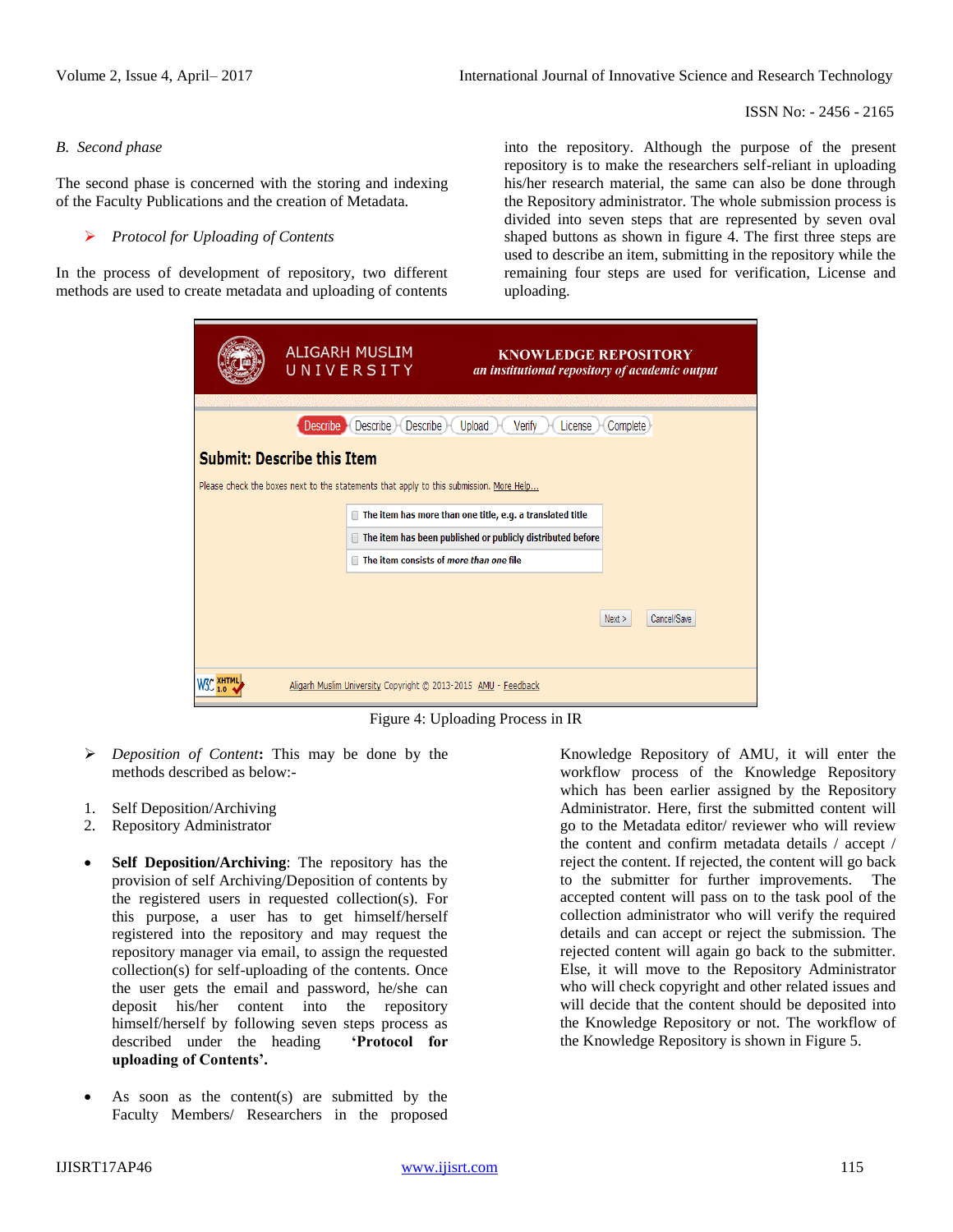

Figure 5: Work Flow in the Knowledge Repository

# *C. Third phase*

The third phase is a testing phase and it involved the joint venture on the pilot/test server. During this stage, the functionality of the proposed model of the Institutional Repository of Aligarh Muslim University was tested and further upgraded by taking valuable feedback and suggestions from the Faculty Members as well as Research Scholars. The main purpose was to find out the general awareness of both the categories of users with regard to such issues like Open Access Resources/Repository, E-Publishing and Copyright etc. Model IR itself was put to use in order to get the users' reactions regarding its overall organization, Browsing/Searching/Downloading facilities provided therein, Open Access Publishing in Institutional Repository as well as the utility of the process of Self Archiving/Deposition of contents.

#### *Testing and feedback*

In the testing phase of the knowledge repository, the proposed model was put to use for Faculty Members and Research Scholars of Faculty of Life Sciences, AMU, Aligarh. There are a total of 61 Faculty Members and 220 Research Scholars (including PhD and M.Phil both) in the Faculty of life Sciences, AMU. A total of 281 questionnaires to collect data from the users were distributed in the Faculty, of which 210 questionnaires were taken back.

To get the feedback for the functionality of the proposed model of Institutional Repository various questions such as usage of model IR, Organization of the model IR, Publication in IR, Browsing/searching/downloading in model IR, Selfarchiving/deposition of content and usefulness of the repository were put up with the respondents.

The feedback given by the respondents can be drafted as follows:

 When the proposed model of IR was put to use by Faculty Members and Research Scholars from the Faculty of Life Sciences, AMU, Aligarh, it was astounding that a large number of users had not used an institutional repository before.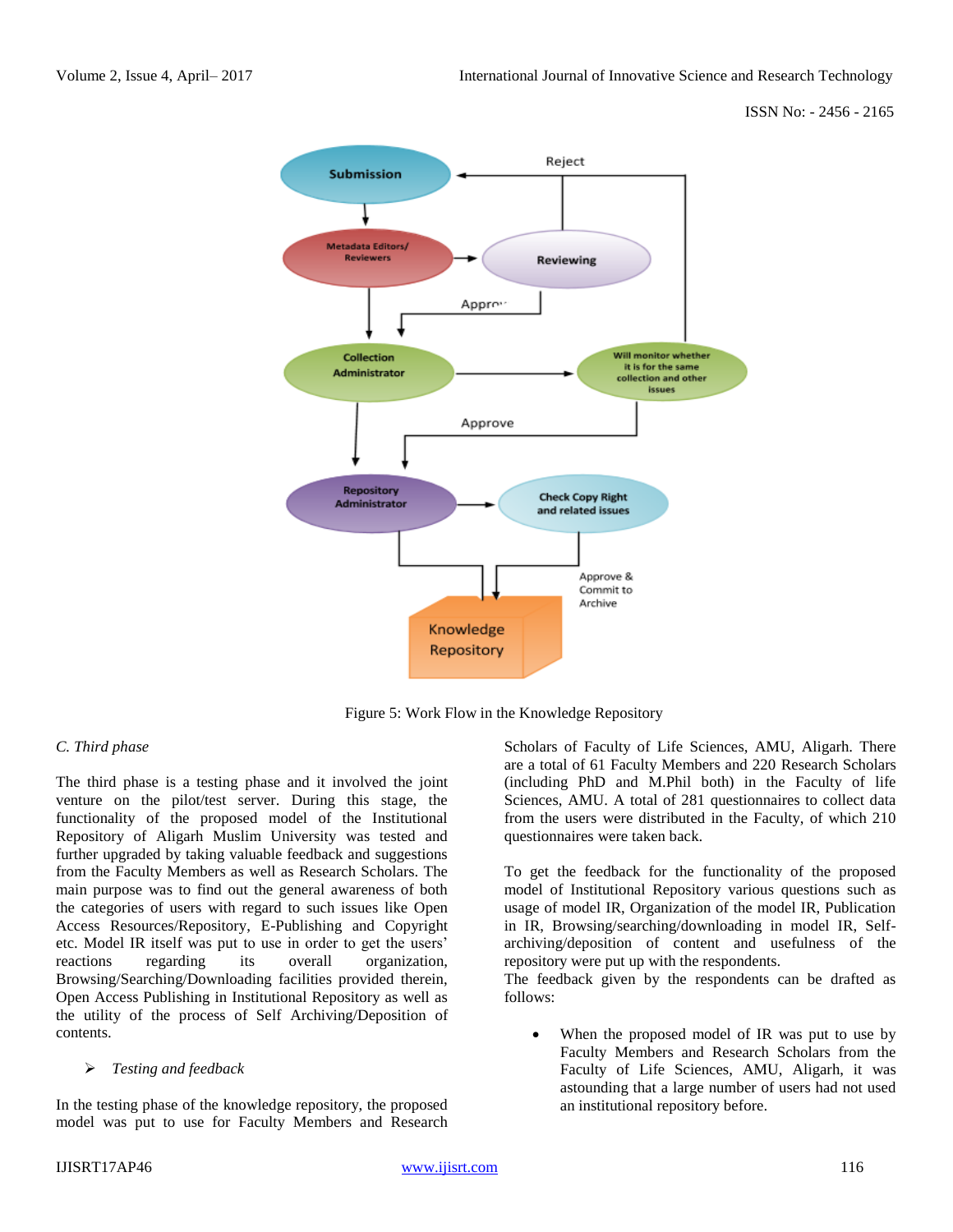- However, once the model IR was used by them followed by explanation of its utility, both the categories of users supported the idea of establishment of a full-fledged institutional repository in AMU.
- The users in both the categories were found to be entirely satisfied with the organization of various elements in model IR.
- When asked about their preference of publishing in proposed AMU Institutional Repository, as and when it is launched on permanent basis, a large number of users answered in positive.
- Regarding the mode of submission of articles in the proposed Institutional Repository of AMU, not many faculty members but the majority of Research Scholars preferred to use the method of "selfdeposition."
- Users in both the categories were fully satisfied with the browsing and searching options provided in the model IR.
- As to the active links given in the model IR, majority of users were found to be fully satisfied.
- Also to the user friendliness of the Model IR, majority of users were found to be fully satisfied.
- Majority of respondents consented that the proposed model of IR when fully operational will increase the visibility of research and will be able to bring AMU at par with other top universities around the globe.
- A large number of respondents agreed that such a repository will enhance the number of citations and consequently impact factor.

## **VII. USERS OF THE PROPOSED REPOSITORY**

There are three types of users in the repository

#### *A. General user*

A general user is a guest user who visits the repository and searches, browses and uses advanced search options. General/Guest users are granted permission for reading, downloading, sharing of full-text content for non-commercial purposes only. These users may or may not register themselves for accessing and downloading content from the Repository.

#### *B. Repository user/Registered user*

The registered users also may further be divided as the general users who are registered to receive E- mail updates of the recent submissions in the repository and the Faculty Members/Researchers of Aligarh Muslim University who have the privilege to self archive (or submit) their publications into the Repository along with the tasks, a general user can perform (Figure 6). The Repository user(s) can be a collection manager or a community manager in the repository, who have been given the privilege to manage particular collection or community or to self archive their content by the Repository administrator. The Repository users are also required to register with the repository.



Figure 6: Registration in IR